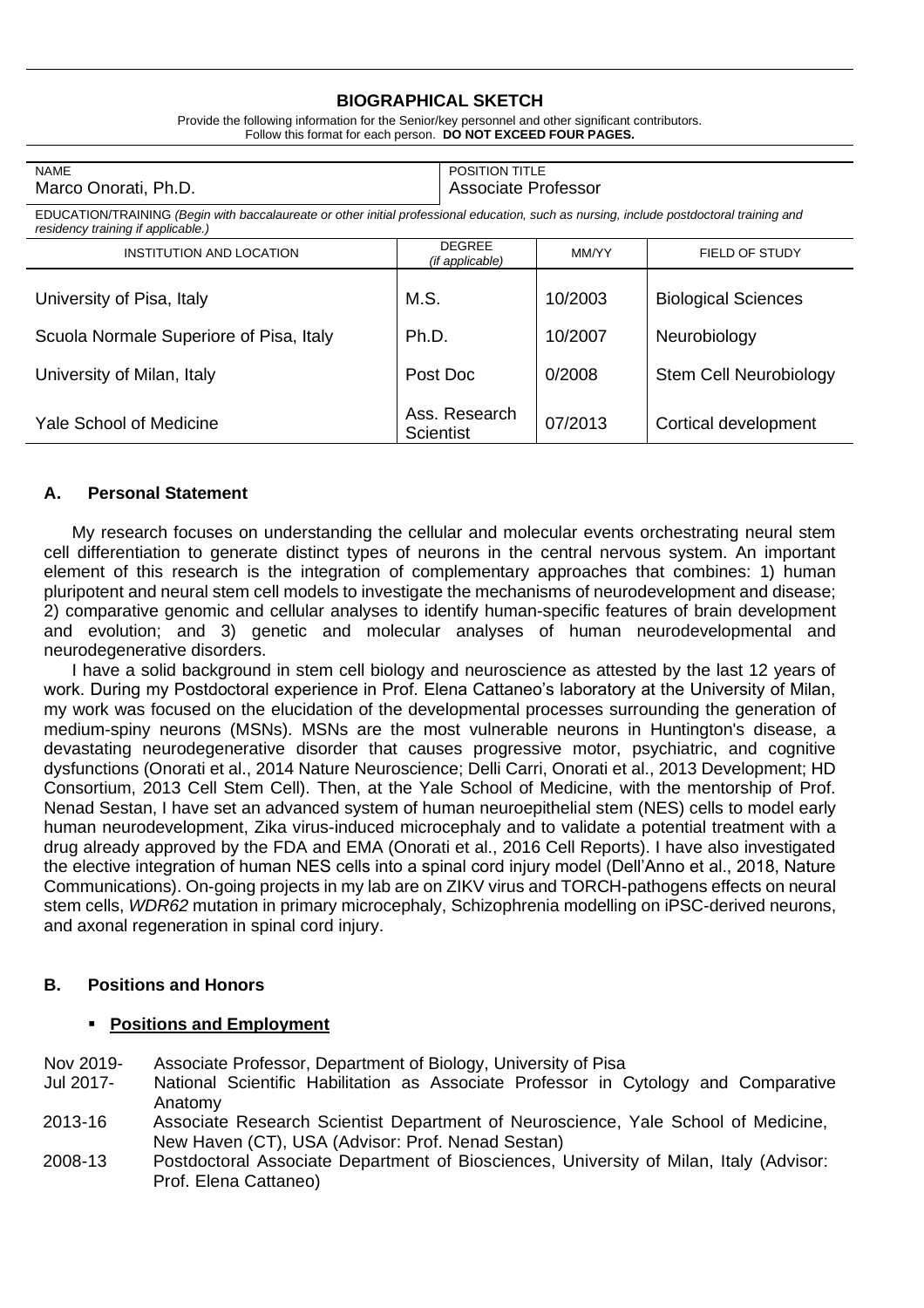# ▪ **Other Experience and Professional Memberships**

## **Institutional responsibilities**

Dec. 2016 – Member of the Committee of the Ph.D. Program in Biology, University of Pisa Nov. 2016 – Faculty member at Department of Biology, University of Pisa

## **Scientific society membership**

Member of Italian Society of Developmental and Cell Biology (GEI-SIBSC) and member of the Research Committee, since 2016 Member of International Society for Stem Cell Research (ISSCR) 2013

Member of the Scientific Committee of NeuroSpine Society since 2019

## **Editorial activity**

Reviewer for peer review international journals: "Cell Reports", "Neuroscience", "Infection, Genetics and Evolution", "BMC Neuroscience", "Frontiers Cellular Neuroscience", "Scientific Reports", etc. Guest Editor for Cells [https://www.mdpi.com/journal/cells/special\\_issues/Neural\\_Stem](https://www.mdpi.com/journal/cells/special_issues/Neural_Stem) Review Editor for Frontiers in Neuroanatomy<https://loop.frontiersin.org/people/863867/overview>

### **Teaching/education**

Since 2016, at the University of Pisa, Frontal Lessons in: Stem Cell and Neural Stem Cells, Cell Biology, Advanced Cell Biology, Cell Biotechnology

- **Honors**
- 2003 *Summa cum laude* and honor of "Abbraccio accademico" (top 1% of students in this course), University of Pisa 2007 *Summa cum laude* for Ph.D. dissertation, Scuola Normale Superiore of Pisa
- 2008 *Best Ph.D. thesis* in 2007 (Prize XIII SIBS)
- 2012 *FIRB 2010 -* Futuro in Ricerca grant (Italian Ministry of University and Research)
- 2016-2018 *Visiting Research Scientist*, Department of Neuroscience, Yale School of Medicine
- 2017 *NARSAD young investigator Grant,* Brain & Behavior Research Foundation

## **C. Selected Peer-reviewed Publications** *(15 best peer-reviewed publications)*

## **Researcher unique identifier**: ORCID: 0000-0001-8517-930X

- 1. Morelli E, Speranza EA, Pellegrino E, Beznoussenko GV, Carminati F, Garré M, Mironov AA, **Onorati M**, Vaccari T. Activity of the SNARE Protein SNAP29 at the Endoplasmic Reticulum and Golgi Apparatus. **Front Cell Dev Biol**. 2021 Feb 18;9:637565.
- 2. Baggiani M, Maria Teresa Dell'Anno MT, Pistello M, Conti L, **Onorati M**. Human Neural Stem Cell Systems to Explore Pathogen-Related Neurodevelopmental and Neurodegenerative Disorders. **Cells.** 2020 Aug 12;9(8):1893.
- 3. Castiglioni V\*, Faedo A\*, **Onorati M**\*, Bocchi VD\*, Li Z, Iennaco R, Vuono R, Bulfamante GP, Muzio L, Martino G, Sestan N, Barker RA, Cattaneo E. [Dynamic and Cell-Specific DACH1 Expression in](https://www.ncbi.nlm.nih.gov/pubmed/29688344)  [Human Neocortical and Striatal Development.](https://www.ncbi.nlm.nih.gov/pubmed/29688344) **Cereb Cortex**. 2019 May 1;29(5):2115-2124. \*cofirst authors
- 4. Li M, Santpere G, Imamura Kawasawa Y, Evgrafov OV, Gulden FO, Pochareddy S, Sunkin SM, Li Z, Shin Y, Zhu Y, Sousa AMM, Werling DM, Kitchen RR, Kang HJ, Pletikos M, Choi J, Muchnik S, Xu X, Wang D, Lorente-Galdos B, Liu S, Giusti-Rodríguez P, Won H, de Leeuw CA, Pardiñas AF; BrainSpan Consortium; PsychENCODE Consortium; PsychENCODE Developmental Subgroup (**Onorati M** et al.), Hu M, Jin F, Li Y, Owen MJ, O'Donovan MC, Walters JTR, Posthuma D, Reimers MA, Levitt P, Weinberger DR, Hyde TM, Kleinman JE, Geschwind DH, Hawrylycz MJ, State MW, Sanders SJ, Sullivan PF, Gerstein MB, Lein ES, Knowles JA, Sestan N. [Integrative functional](https://www.ncbi.nlm.nih.gov/pubmed/30545854)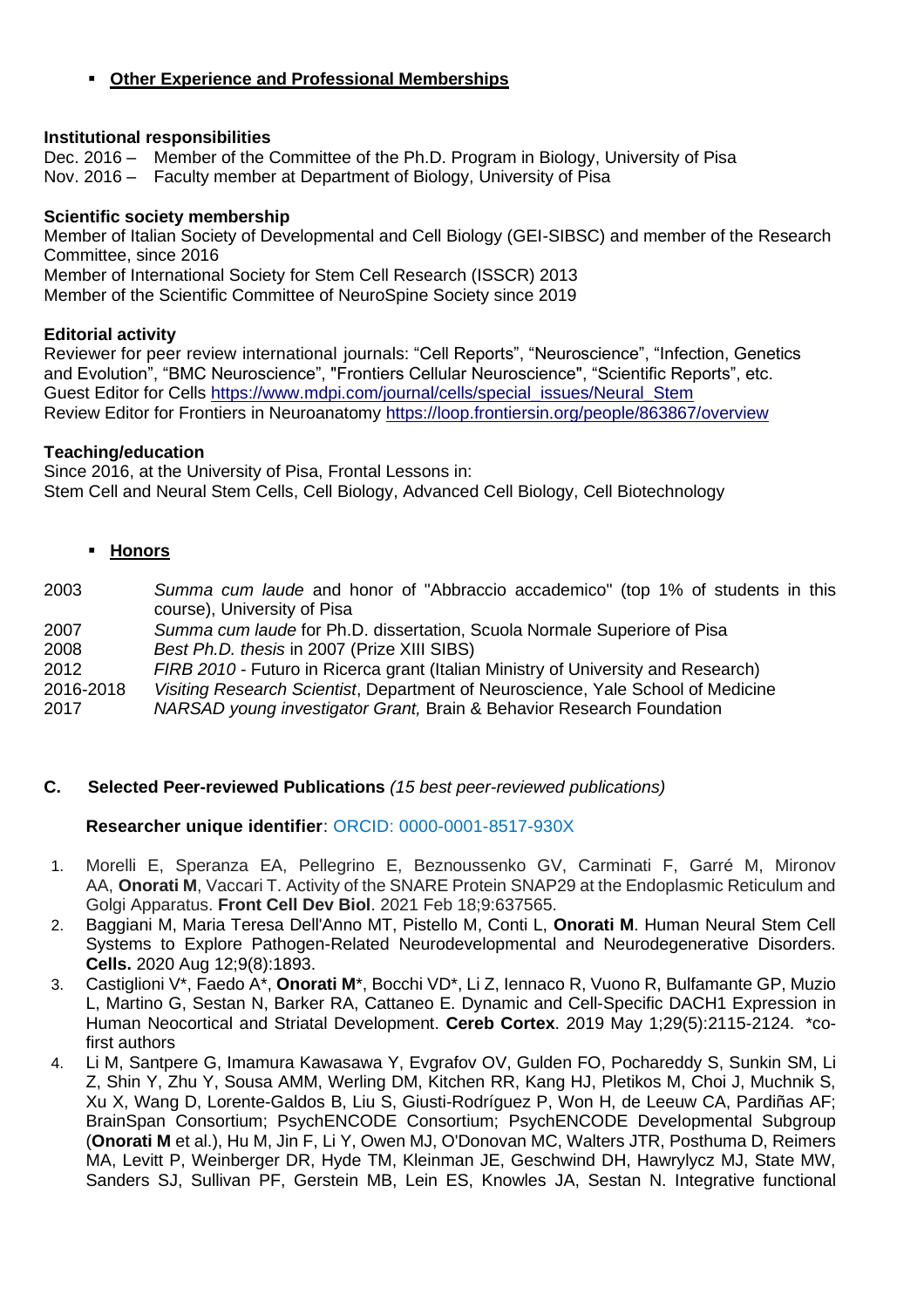[genomic analysis of human brain development and neuropsychiatric risks.](https://www.ncbi.nlm.nih.gov/pubmed/30545854) **Science**. 2018 Dec 14;362(6420).

- 5. Dell'Anno MT\*, Wang X\*, **Onorati M\***, Li M, Talpo F, Sekine Y, Ma S, Liu F, Cafferty WBJ, Sestan N, Strittmatter SM. [Human neuroepithelial stem cell regional specificity enables spinal cord repair](https://www.ncbi.nlm.nih.gov/pubmed/30143638)  [through a relay circuit.](https://www.ncbi.nlm.nih.gov/pubmed/30143638) **Nat Commun.** 2018 Aug 24;9(1):3419 \*co-first authors
- 6. Sousa AMM, Zhu Y, Raghanti MA, Kitchen RR, **Onorati M**, Tebbenkamp ATN, Stutz B, Meyer KA, Li M, Kawasawa YI, Liu F, Perez RG, Mele M, Carvalho T, Skarica M, Gulden FO, Pletikos M, Shibata A, Stephenson AR, Edler MK, Ely JJ, Elsworth JD, Horvath TL, Hof PR, Hyde TM, Kleinman JE, Weinberger DR, Reimers M, Lifton RP, Mane SM, Noonan JP, State MW, Lein ES, Knowles JA, Marques-Bonet T, Sherwood CC, Gerstein MB, Sestan N. Molecular and cellular reorganization of neural circuits in the human lineage. **Science.** 2017 Nov 24;358(6366):1027-1032.
- 7. **Onorati M**, Li Z, Liu F, Sousa AM, Nakagawa N, Li M, Dell'Anno MT, Gulden FO, Pochareddy S, Tebbenkamp ATN, Han W, Pletikos M, Gao T, Zhu Y, Bichsel C, Varela L, Szigeti-Buck K, Lisgo S, Zhang Y, Testen A, Gao XB, Mlakar J, Popovic M, Flamand M, Strittmatter SM, Kaczmarek LK, Anton ES, Horvath TL, Lindenbach BD, Sestan N. Zika Virus Disrupts Phospho-TBK1 Localization and Mitosis in Human Neuroepithelial Stem Cells and Radial Glia. **Cell Reports**. 2016 16, 2576– 2592
- 8. **Onorati M**, Castiglioni V, Biasci D, Cesana E, Menon R, Vuono R, Talpo F, Goya RL, Lyons PA, Bulfamante GP, Muzio L, Martino G, Toselli M, Farina C, Barker RA, Biella G, Cattaneo E. Molecular and Functional Definition of the Developing Human Striatum. **Nat Neurosci**. 2014 Nov 10.
- 9. Laterza C, Merlini A, De Feo D, Ruffini F, Menon R, **Onorati M**, Fredrickx E, Muzio L, Lombardo A, Comi G, Quattrini A, Taveggia C, Farina C, Cattaneo E, Martino G. iPSC-derived neural precursors exert a neuroprotective role in immune-mediated demyelination via the secretion of LIF. **Nat Commun.** 2013 Oct 29;4:2597.
- 10. Delli Carri A\*, **Onorati M\***, Castiglioni V, Faedo A, Camnasio S, Toselli M, Biella G, Cattaneo E. Human pluripotent stem cell differentiation into authentic striatal projection neurons. **Stem Cell Rev.** 2013 Aug;9(4):461-74. \*co-first authors
- 11. Delli Carri A\*, **Onorati M\*,** Lelos MJ, Castiglioni V, Faedo A, Menon R, Camnasio S, Vuono R, Spaiardi P, Talpo F, Toselli M, Martino G, Barker RA, Dunnett SB, Biella G, Cattaneo E. Developmentally coordinated extrinsic signals drive human pluripotent stem cell differentiation towards fully functional DARPP-32+ medium-sized spiny neurons. **Development.** 2013 Jan 15;140(2):301-12. \*co-first authors
- 12. The HD iPSC Consortium: Mattis VB, Ebert A, Svendsen SP, Svendsen CN, King A, Casale M, Winokur ST, Batugedara G, Vawter M, Donovan PJ, Lock LF, Thompson LM, Zhu Y, Fossale E, Singh R, Gillis T, Mysore J, Li J, Seong I, Shen Y, Chen X, Wheeler V, MacDonald ME, Gusella JF, Akimov S, Arbez N, Juoppen T, Ratoviski T, Chiang JH, Kim WR, Chighladze E, Watkin E, Zhong C, Makri G, Cole RN, Margolis RL, Song H, Ming G, Ross CA, Kaye JA, Daub A, Sharma P, Mason AR, Finkbeiner S, Yu J, Thomson JA, Rushton D, Brazier SP, Battersby AA, Redfern A, Tseng H, Harrison AW, Kemp PJ, Allen ND, **Onorati M**, Castiglioni V, Cattaneo E, Arjomand J, Svendsen C. Induced Pluripotent Stem Cells from Patients with Huntington's Disease Show CAG Repeat-Expansion-Associated Phenotypes. **Cell Stem Cell.** 2012 Aug 3;11(2):264-78.
- 13. Castiglioni V, **Onorati M**, Rochon C, Cattaneo E. Induced pluripotent stem cell lines from Huntington's disease mice undergo neuronal differentiation while showing alterations in the lysosomal pathway. **Neurobiol Dis.** 2012 Apr;46(1):30-40.
- 14. **Onorati M**, Binetti M, Conti L, Camnasio S, Calabrese G, Albieri I, Di Febo F, Toselli M, Biella G, Martynoga B, Guillemot F, Consalez GG, Cattaneo E. Preservation of positional identity in fetusderived neural stem (NS) cells from different mouse central nervous system compartments. **Cell Mol Life Sci.** 2011 May;68(10):1769-83.
- 15. **Onorati M**, Camnasio S, Binetti M, Jung CB, Moretti A, Cattaneo E. Neuropotent selfrenewing neural stem (NS) cells derived from mouse induced pluripotent stem (iPS) cells. **Mol Cell Neurosci**. 2010 Mar;43(3):287-95.

# **Complete List of Published Work in MyBibliography**:

<https://www.ncbi.nlm.nih.gov/myncbi/1J1BYp-Kb6q95u/bibliography/public/>